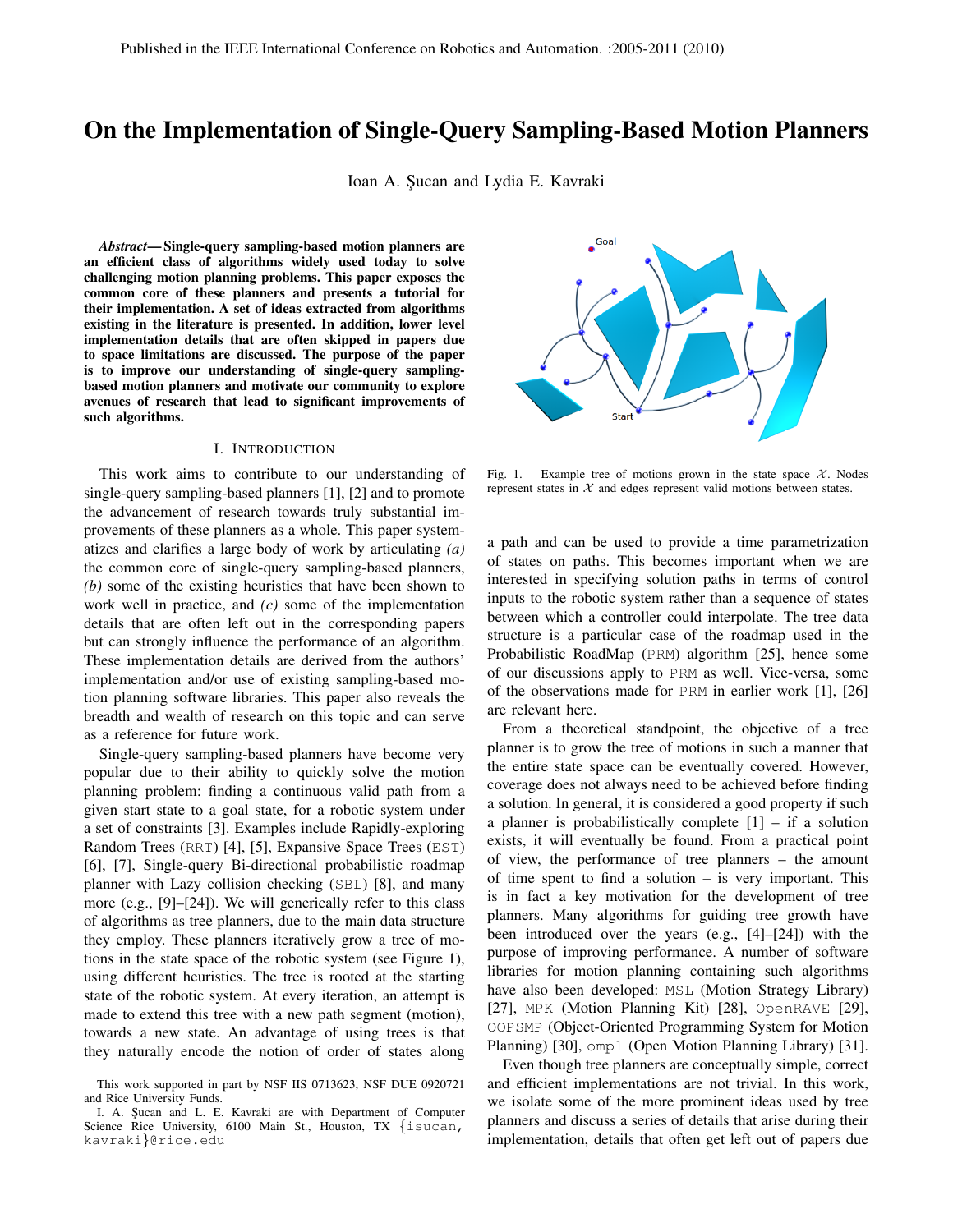to space constraints. While this text is intended primarily for readers interested in implementing their own singlequery sampling-based motion planner, we believe readers interested in simply using existing implementations will find this text helpful for better understanding and tuning the implementations they use.

This paper is structured as follows. We first present the interface and the typical execution of a tree planner in Section II. The state space and related primitives are described in Section III. In Section IV we give an overview of some of the ideas introduced by previous work. We then continue with lower level details that often get left out in Section V and some tips on debugging tree planners in Section VI. Finally, we conclude in Section VII.

# II. INPUT, OUTPUT AND EXECUTION OF A TREE PLANNER

Let  $X$  be the state space in which the tree planner operates. For every motion planning query, the following input should be specified:

- Specification of a starting state  $s \in \mathcal{X}$ . This is where the robotic system is considered to start at.
- Specification of a goal region  $G \subset \mathcal{X}, G \neq \emptyset$ . In the simplest case, this can be a state in  $\mathcal{X}$  ( $\mathcal{G}$  =  ${g}, g \in \mathcal{X}$ ). Some algorithms are only applicable if the explicit representation of the goal state is available. More generally,  $\mathcal G$  is implicitly specified through the use of an indicator function that decides whether a given state is in the goal region or not  $\mathcal{G} = \{x \in \mathcal{X} | g(x) =$ true for some  $g : \mathcal{X} \rightarrow \{true, false\}\}.$
- Allowed time  $t \in \mathbb{R}^+$ . This is the amount of time the planner is allowed to search the state space before reporting failure.

The output of a tree planner is a valid solution path. In case of failure, the solution path is empty. The path can be represented as:

- A sequence of states, i.e., a kinematic path
- A sequence of inputs, i.e., a control path. In case we are planning with controls, the path is discretized with respect to time. Every element of the path will consist of the state at that time, the control applied when in that state and the amount of time the control is applied for.

The execution of a typical tree planner proceeds as follows:

| <b>Algorithm</b> BUILDTREE( <i>X s, G, t</i> )                |  |  |  |  |
|---------------------------------------------------------------|--|--|--|--|
| $INT(T, \mathcal{X}, s)$ // unless T already initialized      |  |  |  |  |
| while ELAPSEDTIME() $<$ t and NOGOALFOUND( $\mathcal{G}$ ) do |  |  |  |  |
| $x_{tree} \leftarrow$ STATETOEXPANDFROM(T)                    |  |  |  |  |
| $p_{add} \leftarrow \text{PATHTOConsIDER}(x_{tree})$          |  |  |  |  |
| <b>if</b> CHOOSETOADD $(p_{add})$ then                        |  |  |  |  |
| INSERT $(T, p_{add})$                                         |  |  |  |  |
| end if                                                        |  |  |  |  |
| end while                                                     |  |  |  |  |
| return $T$                                                    |  |  |  |  |
|                                                               |  |  |  |  |

## III. STATE SPACE AND RELATED PRIMITIVES

The state space  $X$  is a manifold consisting of all the states a robotic system could potentially attain. The following represents a minimal list of state space related primitives that tree planners depend on:

- A bounding box for an ambient space  $\subset \mathbb{R}^d$  surrounding  $X$ . Note that the dimension of this ambient space can sometimes be larger than that of  $X$ . We use the bounding box of an ambient space instead of that of the state space to avoid the complexities that arise from the topology of  $\mathcal{X}$ .
- A bounding box for the control space  $\mathcal{U} \subset \mathbb{R}^k$ . This is only needed if we are interested in obtaining control paths. Each component of an element in  $U$  represents an input for the robotic system.
- State validator *valid* :  $\mathcal{X} \rightarrow \{true, false\}$ . *valid*(*x*) = true for  $x \in \mathcal{X}$  implies x is a valid state. This usually means  $x$  is at least collision free. Often, additional constraints need to be satisfied by  $x$ . A more advanced definition of *valid* is *valid* :  $\mathcal{X} \to \mathbb{R}$ , where *valid*(*x*) represents the distance to the nearest invalid state. This latter definition can be used for exact collision checking [32] and the so-called "continuous collision detection" [33].
- Metric dist :  $\mathcal{X} \times \mathcal{X} \rightarrow [0,\infty)$ . This is optional, but many algorithms need to evaluate distance between states. Depending on the state space, defining this metric may be difficult.
- A low-level function for sampling states. This is usually uniform sampling based on pseudo-random number generators (see [2] for other generators, such as quasirandom). It is very important that the topology of the state space is accounted for in this routine, as this is a common source of error. For certain spaces, uniform sampling of states can be implemented by uniform sampling in each dimension of the state space. However, this is not generally the case. For instance, spaces such as SE(3) need special attention to make sure the sampling is uniform [34]. Based on this low level functionality, the planning algorithm can implement different sampling distributions (e.g., [9]–[11] and many more).
- A function for state expansion. The purpose of this function is to move away from a given state, so that the tree expansion can be continued. In practice, this function is often in the form of a local planner or a model of motion:

– A local planner. A function of the form local :  $\mathcal{X} \times \mathcal{X} \times [0, 1] \rightarrow \mathcal{X}$  generates the states that lie on a path segment between two given end-points. The topology needs to be considered here as well [34]. Note that when planning with controls such a function can be defined only for specific robotic systems [1].

– Propagation of a control from a given state (forward propagation). A function  $propagate : \mathcal{X} \times \mathcal{U} \times [0, \infty) \rightarrow$  $X$  generates the states the robot passes through when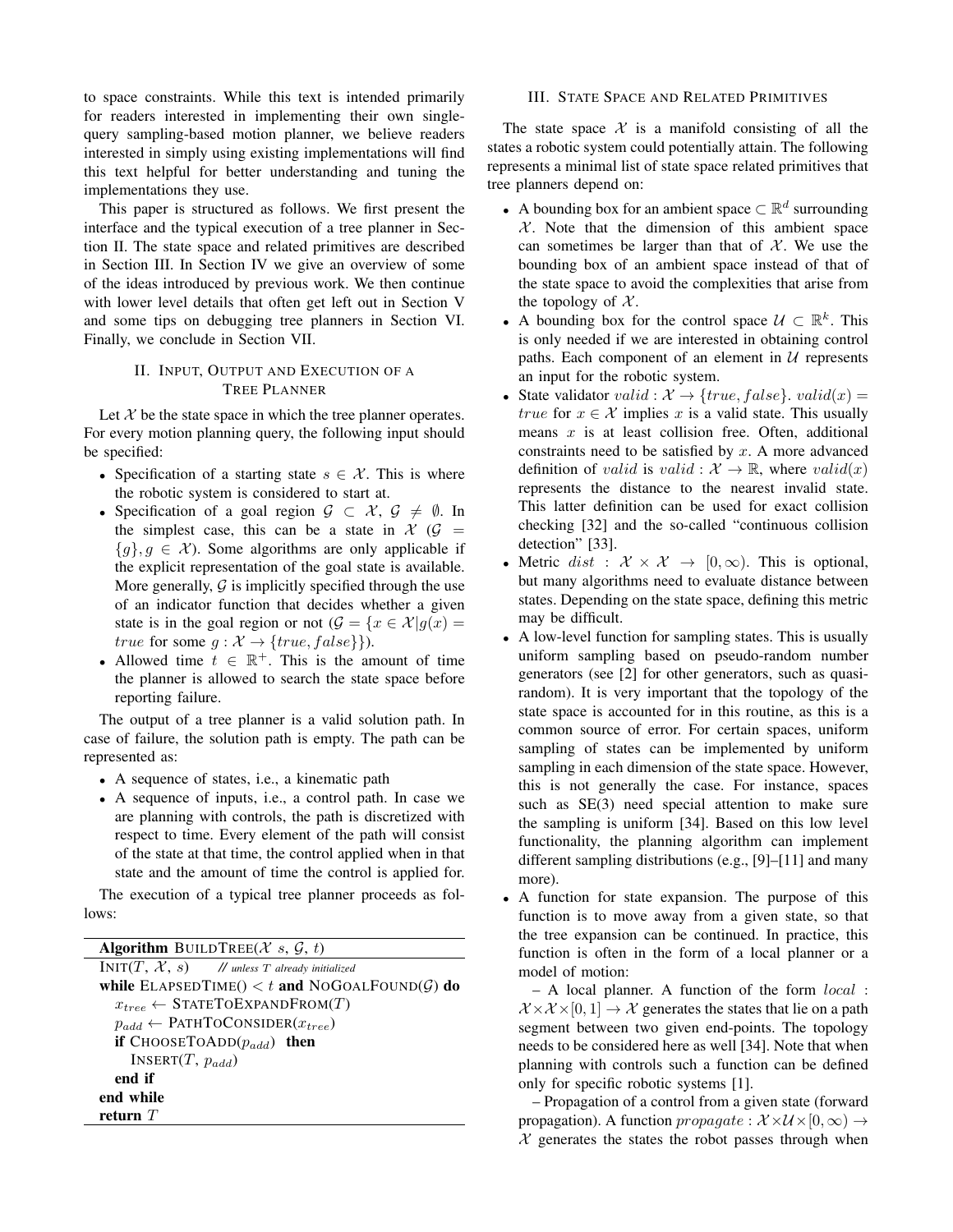applying a given control for a given amount of time starting at a given state. This represents the model of motion for the robot.

#### IV. TREE PLANNER HEURISTICS

Many of the algorithms introduced over the years present ideas that can be combined and reused. Earlier on, the heuristics a tree planner employed to expand its tree data structure were what defined the planner (see for instance, EST and RRT). As the research progressed, many other ideas were introduced, combinations of existing ideas were proposed, blurring the distinction among different tree planners. In this section we aim to provide a series of ideas extracted from algorithms that have been shown to work well in practice. Many of these ideas (but not all) are compatible, meaning that they can be combined to produce different algorithms. Depending on the task, one could create an algorithm with increased performance. To evaluate the performance of individual ideas we show relevant experimental results. When such results exist in the literature we provide a summary of those results. For the cases where no experimental data was found, we present our own experiments.

## *A. Selecting States for Further Expansion*

Deciding which parts of the tree of motions merit further exploration is a fundamental step in the execution of a tree planner and it weighs heavily on the planner's overall performance. This decision is problem-dependent and at this time it is unclear whether an optimal approach to making this decision exists. In this section we present some of the better-known techniques for selecting nodes to be expanded, but this list is by no means comprehensive. The research on this topic is so extensive that presenting it entirely is simply not feasible. A small sample of this research is referenced in this work [4]–[24], [35]–[38].

*1) Using Voronoi bias:* One of the most successful ideas is to extend the tree of motions towards a random state, starting from the state in the tree that is nearest to that random one [4]. Choosing states to expand from in this fashion guides the tree of motions towards the largest Voronoi regions. This approach does not guarantee the tree never grows onto itself but seems to work well as long as a good distance metric is available [35], [39].

*2) Using the out-degree of the nodes in the tree:* Focusing on continuing the tree growth from nodes that have a lower out-degree is likely to take the search into unexplored space. This approach defines a probability distribution over the nodes in the tree of motions and selects nodes for expansion according to this distribution [6].

*3) Using a decomposition of the state space:* A similar technique is to split the state space into cells. These cells can be defined by grids imposed on the space [8]. Every new node added to the tree is also placed in one of the defined cells. When continuing the tree expansion, nodes from emptier cells are preferred. This implies a probability distribution is defined over the cells in the grid. Since there are typically fewer cells than nodes, selecting a node to

expand from is a more efficient process. This approach has been shown to work well for difficult problems [8].

Using such decompositions can become problematic if the number of cells is large. The number of cells can become very large for high-dimensional spaces. As the tree increases in size, it is likely more will be gained from continuing the tree expansion from the cells corresponding to the boundary of the explored space. This can be achieved by keeping track of the number of neighbors for each cell [21]. Another possible improvement is to use multiple levels of decomposition: we can define larger cells that are themselves split into smaller cells [21]. This combination of ideas can lead to one and even two orders of magnitude speedup, depending on the model of the robot and the environment, as experiments in [21] show.

Another method of decomposing the state space is hierarchical decomposition [19]. The state space is assumed to be bounded and considered to be one large cell at the beginning of the exploration. As the tree grows, the cells being expanded from get split in half. This approach proceeds deterministically by maintaining a queue of cells that need to be explored, prioritized by their volume and the iteration number of their last exploration step [19].

*4) Projecting the state space to lower dimensional spaces:* More recently, a number of algorithms employ projections from the state space to a lower dimensional space to be used in conjunction with decompositions. The intention is to approximate the coverage of the state space by evaluating the coverage in the projected space. This approach was introduced since evaluating coverage in lower dimensional spaces is easier, as such spaces can often be decomposed into a manageable number of pieces. Although not explicitly mentioned, orthogonal projections are suggested in [8]. Using projections to the workspace has been shown to be useful for mobile robots [20]. To the authors' knowledge, the first explicit use of generic projections is in [40]. It is often the case that even simple, intuitive projections perform well [21], but it is unclear whether this can be done in general [41].

## *B. Using a Notion of Direction*

Accounting for the direction of expansion is another important idea that helps in guiding the tree expansion. Keeping track of previously used directions increases the chance of using a better direction of expansion [18], [35]. In the case of narrow passages, Principal Component Analysis (PCA) can be used locally to find a good direction of growth. This use of PCA can lead to a speedup of up to one order of magnitude, depending on the environment, as reported in [37].

A related idea is that of computing discrete paths that lead to the goal [20]. These discrete paths are a sequence of cells in a decomposition of the workspace, one that connects the starting state to the goal region. Even though these discrete plans are in the workspace, and as such, cannot be directly converted into state space plans, they can serve as a guide, a means to lead the state space exploration. It is typically the case that computing these discrete motion plans is much easier and much faster. As the state space exploration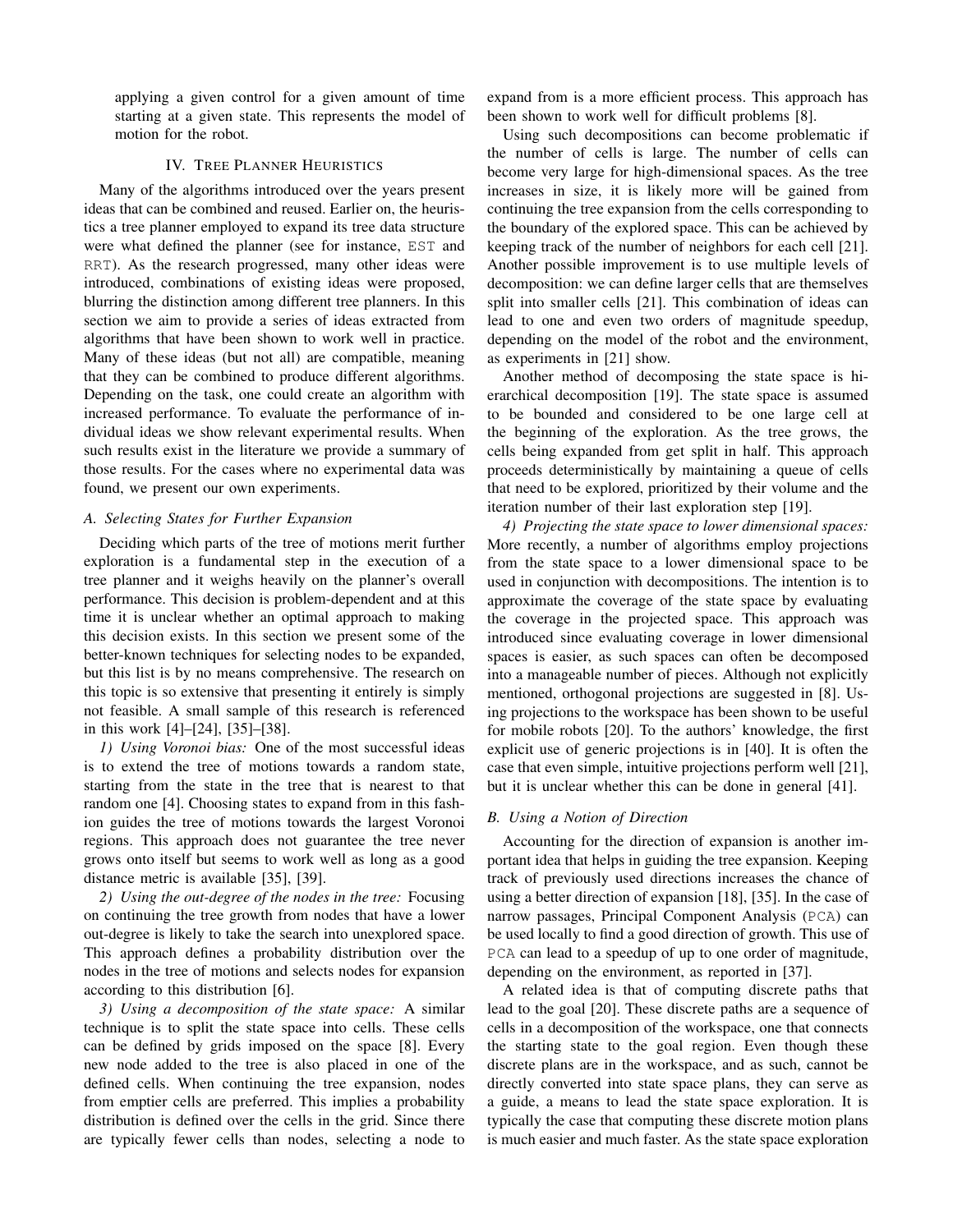proceeds, gained information can be used to recompute the discrete plan being used as a guide. This interplay of discrete and continuous search speeds up exploration. It has been shown that in certain mobile robotics applications, a speedup of up to two orders of magnitude can be obtained [20].

## *C. Bi-directional Search*

A very successful technique for improving the performance of tree planners is bi-directional search. This is a search technique borrowed from artificial intelligence that has also been used successfully in the context of tree-based planning [6], [8], [12] – speedup factors of 3 to 4 are reported in [12]. Bi-directional search means that instead of growing a single tree from the start state towards the goal region, two trees are grown: one from the start state towards the goal region and one from the goal region towards the start state. Note this method requires that we have a means of sampling the goal region, or we know the actual goal state [42]. The two trees can take turns at being grown or can be grown in parallel. After each iteration that adds a motion to a tree, an attempt is made to connect to the other tree [8], [12]. If this attempt is successful, a solution path has been found: the path from the start state to the connection state concatenated with the reversed path from the goal to the connection state. Note this is a second requirement for this technique to be applied: the paths that are added to the trees need to be reversible. This is usually the case when computing kinematic paths or when systems of differential equations are used to model the motion along a path segment. However, when using physicsbased simulation, the paths can no longer be reversed. An additional problem with bi-directional search is that when planning with controls, even if paths can be reversed, gaps between the two trees need to be closed, and this may be non-trivial [13], [43].

## *D. Lazy Collision Evaluation*

Another very successful idea is that of lazy collision checking [8], [44]. Since collision checking usually takes more than 90% of a sampling-based planner's execution time, it is desired to minimize the number of collision evaluations. A method to do this is through the use of lazy collision evaluation. This means that all states on all paths are assumed valid until a solution is found. The path segments that make up the found solution are then checked for collision. If a segment is found to be valid, it is marked as such. If it is not valid, it and its descendants are removed from the tree. If the entire path was found to be valid, the algorithm completes successfully. If the solution was found to be invalid, the tree continues to be grown, remembering the parts that were marked as valid. This technique allows the planner to check collisions only for the path segments it tries to use as part of the solution, leaving other ones unchecked, thus reducing the number of total collision evaluations.

As an example of the speedup that can be obtained with lazy collision evaluation we present a comparison of two algorithms from the ompl [31] library: EST and its bi-directional implementation with lazy collision checking,

SBL. Our own experiments<sup>1</sup> show that performing this comparison for the problem of moving a 7 degree-of-freedom manipulator in the presence of obstacles, from above to underneath a dining table, a speedup factor of 6.3 in favor of SBL can be observed.

#### *E. Goal Biasing*

If states in the goal region can be sampled (or are known a priori), the tree growth can be biased to grow towards these states. Biasing can be done for example by attempting to connect to goal states periodically (e.g., [14]) or by growing the tree from states that are closer to the goal (e.g., [45]). For the latter approach we need either a distance metric or a heuristic to evaluate the distance to the goal. While this method can lead to significant speedup (we report speedup by a factor of 3 to 90 in [45]), it can also degrade the performance of an algorithm when the solution path first needs to go farther from the goal and then back towards it (RRT slowed down by a factor of up to 3 in [21]). Using this approach in conjunction with a learning technique that limits growing towards the goal from specific regions, in case of repeated unsuccessful attempts, may alleviate the problem [38].

### *F. Projection onto the Constraint Space*

If the space of valid samples has a small volume with respect to the state space, most of the sampled states will be invalid. This can lead to significant performance degradation. For instance, if a robot arm is asked to manipulate an open container, we most likely want the arm not to spill the content. This means we will constrain at least one degree of freedom for the arm to a very small range, which effectively makes the volume of the manifold of valid states in the state space be 0. The chance of sampling valid states is then practically null. In such cases, techniques that project samples onto the lower dimensional constraint manifold can be employed [46]. For a review of some methods of sampling in such lower dimensional manifolds, the reader is directed to [47], where three methods are experimentally evaluated: Randomized Gradient Descent, Tangent Space Sampling and First-Order Retraction, with the conclusion that First-Order Retraction is the preferred option.

#### *G. Using Motion Primitives*

In certain cases we may be interested in limiting the set of motions a robot is allowed to make. This can be done for instance by discretizing the control space  $U$  [16]. Such an approach is reported to achieve speedup factors of 3 to 20, for some problems [16]. The notion of a maneuver automaton [48] can be used to define a formal language on motion segments that can be used to form valid paths. Such techniques help with a more systematic exploration in the control space: one can guarantee that two controls that are very similar to one another are not both evaluated. The disadvantage is however that selecting a finite set of controls

<sup>&</sup>lt;sup>1</sup>The data for all experiments conducted for this paper is available at http://kavrakilab.org/data/ICRA2010TP/index.html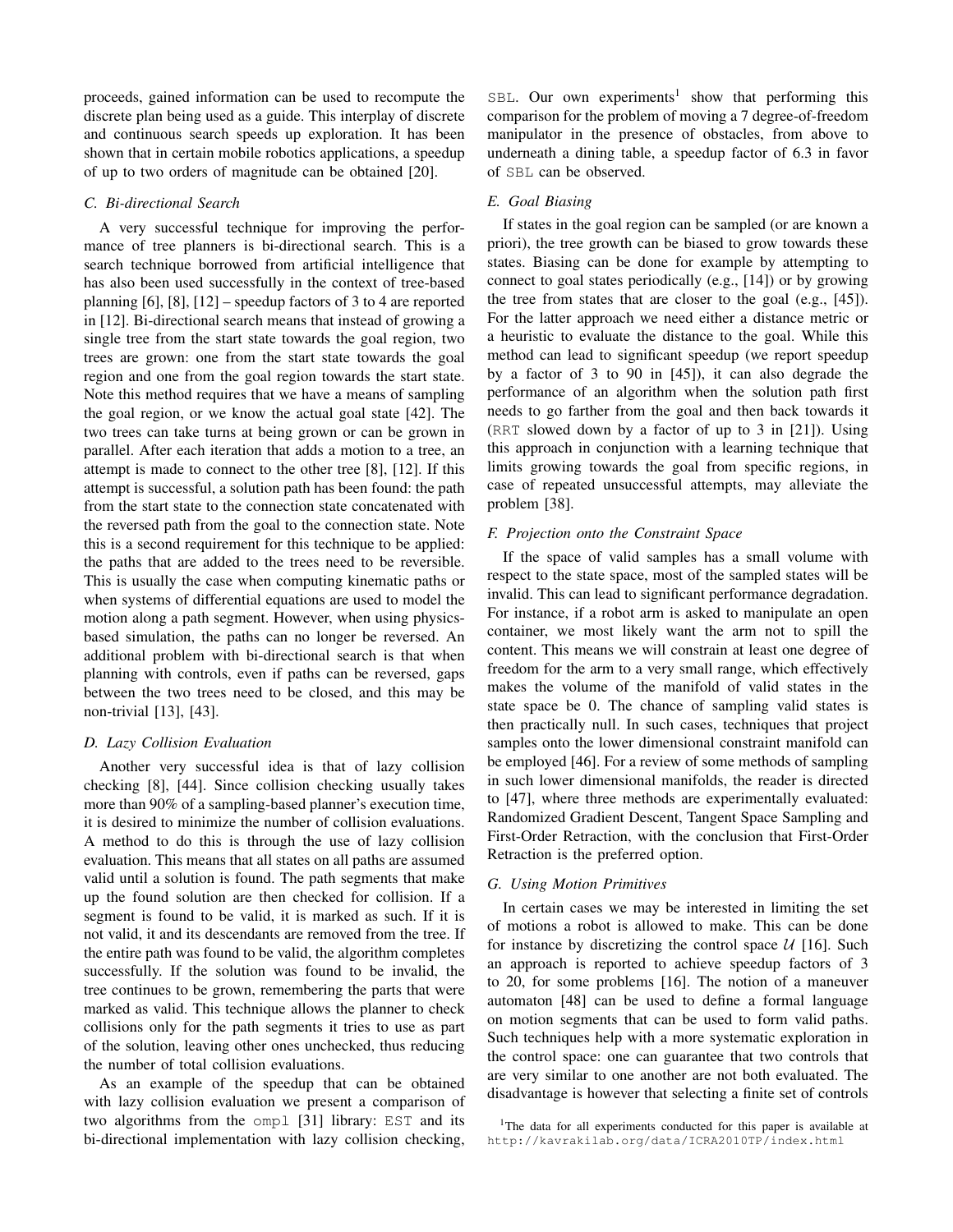from an infinite control space may prevent finding solutions when they exist.

#### *H. Parallel Execution*

It has been shown that sampling-based planners perform very well when using parallelization, be that an embarrassingly parallel setup [49] (running multiple instances of the planner until one of them finds a solution) or using shared memory parallelism [21]. Due to the randomized nature of the algorithms, super-linear speedup can be observed with respect to computation time, as shown in [21].

## V. THE LITTLE DETAILS

This section is a list of details the authors feel are important to have in mind when implementing a samplingbased motion planner. The order in which these details are presented roughly follows the implementation of a typical tree planner. For the experiments we conducted, the OOPSMP [30] library was used and all reported values are averaged over 100 runs, on a 2.83 Ghz CPU with 8 GB RAM running Ubuntu Linux.

## *A. How Far to Grow a New Motion*

Based on the set of heuristics used (from Section IV), the algorithm has chosen a state in the tree it is about to expand from and a direction of expansion. The question that remains is how far to expand this motion. In general, a good approach is to grow the tree until an obstacle is hit or some maximum length is reached. Defining minimum and maximum lengths of motions to be added in the tree prevents us from having too many short motions around a single state and from bouncing from one side to the other in the state space. Depending on the space we are planning in, the parameters for minimum and maximum motion lengths likely need to be adjusted in order to get reasonable progress (more on how to evaluate the progress in Section VI). Keeping somewhere around 90% of the valid part of the motion is potentially better than keeping the entire valid part, since the last valid state may be too close to a collision and further expansions from there would be unsuccessful.

To demonstrate the influence of the length of added motions on the runtime of a sampling-based planning algorithm we show running times of EST with different lengths for added motions for a free-flying robot in 2D.

New motions in our EST implementation are started from some state s, already existing in the tree, and extend to a state  $d$ , sampled around  $s$  using a Gaussian probability distribution. We thus control the length of the new motions by changing the standard deviation of the sampling distribution for  $d$ . We show some experiments<sup>2</sup> in Table 1. For low standard deviation, we have slower progress, so higher runtimes, and for standard deviation that is too high, we are bouncing from one side of the state space to the other, again increasing runtime.

| Runtime(s)   1.00   0.56   0.40   0.41   0.48   0.63 |  |  |  |
|------------------------------------------------------|--|--|--|

Table 1. Runtime of EST with varying parameters for extending motions.

When expansion is attempted in narrow passages, it is quite possible even short motions would cause collisions. A means to address this issue is to allow a small penetration of obstacles. This leads to higher chances of finding samples in narrow passages, but introduces erroneous samples. These erroneous samples can however be replaced by valid ones through a re-sampling process in a small vicinity of the penetrating sample [50].

A similar idea is to "retract" the robot and compute valid states along the surface of the colliding obstacle, thus generating a set of candidate motions that take the robot through the narrow passage [51]. This increases the chances of traversing the narrow passage, as more paths inside it are being evaluated. Speedup of more than two orders of magnitude is reported in [51] for particularly difficult narrow passage problems.

## *B. Intermediate States on Motions*

Adding intermediate states along motions can lead to computational speedup, if the number of added states is not too large. In Table 2 we show the benefits of running RRT with adding of intermediate states at varying resolutions, along the generated motions, for a free-flying robot in  $3D^2$ . The resolution specifies the distance between added intermediate states. We report the speedup achieved with respect to the algorithm running without adding intermediate states ( $\infty$ resolution). We observe that adding too many states can slow us down, but we can also obtain speedup of up to 20% for appropriate values of the resolution.

| Resolution | Runtime(s) | Speedup |
|------------|------------|---------|
| $\infty$   | 0.367      | 1.00    |
| 0.005      | 0.492      | 0.75    |
| 0.010      | 0.310      | 1.19    |
| 0.050      | 0.334      | 1.10    |
| 0.100      | 0.339      | 1.08    |
| 0.500      | 0.317      | 1.16    |
| 1.000      | 0.307      | 1.20    |
| 5.000      | 0.369      | 1.00    |

Table 2. Runtime of RRT with intermediate states at varying resolutions.

#### *C. Continuation of Exploration*

Since tree planners cannot decide that a solution does not exist, they will simply fail after the amount of time allowed for computation elapses. In some cases, a little additional computation time can lead to finding a solution. For this reason it is best to organize the tree planner in such a way that a subsequent call without clearing the data structures in the meantime continues the exploration using the previous tree of motions. Of course, this assumes the environment remains unchanged in between calls.

<sup>&</sup>lt;sup>2</sup>The data for all experiments conducted for this paper is available at http://kavrakilab.org/data/ICRA2010TP/index.html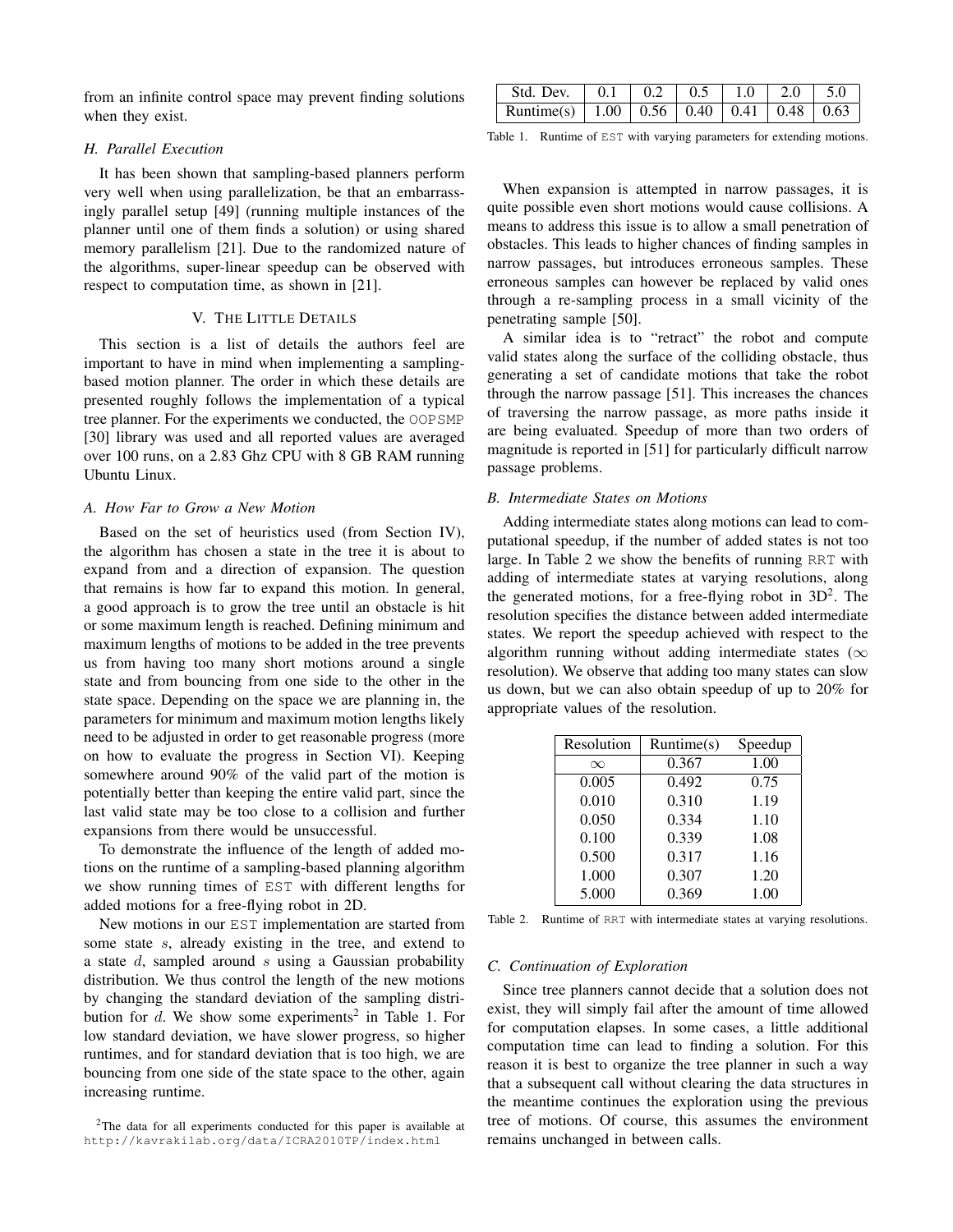When the environment does change in between calls to the motion planner, parts of the tree of motions become invalidated. Instead of starting with a new tree, parts of the tree that remain valid can be kept [36], [52].

#### *D. When Using Physics Simulation*

When using physics-based simulators (such as ODE [53]), the simulation can become unstable during planning, especially with random selection of controls. This needs to be detected, to avoid obtaining erroneous solutions. In general, sanity checks such as verifying that joints have not been broken and the positions of bodies are valid floating point numbers are sufficient.

Another potential problem with physics simulation is that the results of forward propagation may not seem deterministic if different time steps are used during the planning process (e.g., ODE). For this reason, it is recommended that a constant time step be used throughout the planning process.

## *E. Path Shortening and Smoothing*

Due to the randomized nature of the planners discussed in this work, the obtained solution paths usually contain unnecessary and awkward maneuvers. However, post-processing solution paths using shortening and smoothing algorithms [54], [55] is possible and is encouraged.

#### VI. DEBUGGING A TREE PLANNER

This section consists of advice on how to debug and test a tree planner, and a list of suggestions that may help with the development. Once it is implemented, a tree planner is difficult to debug, due to its randomized nature. In addition to typical software engineering approaches, it is recommended that the amount of randomness in the execution of the planner is minimized (fixing the random seed, running in a single thread). Typical things to test are:

*1)* Running the algorithm on toy problems, where solutions are known to exist. Visualizing the solutions and on-screen projections of the tree of motions is actually one of the best ways to check whether they are correct. Checking whether the states along obtained solution paths are inside the bounding box of the state space is also a good idea. This test should be repeated with different random seeds and different number of threads, if applicable.

*2)* Assuming the solutions of toy problems seem correct, the next step is to run on more complex problems and compute statistics such as number of iterations, number of created states, average path segment length, average runtime until a solution is found. To make sure the algorithm is doing what it is supposed to, counting events is very useful. What this means is that various counters should be added to the code so that we can check how often certain pieces of code are executed, on average (e.g., to check whether goal biasing is used as often as we would like).

If we are interested in comparing a newly implemented motion planner to other existing ones, a set of benchmark problems will be needed. Unfortunately, there is no known set of good benchmark problems, to the authors' knowledge.

In fact, the notion of "good benchmark" is as of yet unclear<sup>3</sup>. On the selected problems, looking at the runtime is important. Due to the random nature of the algorithm, averages need to be taken over multiple runs. In addition to the runtime, the variance of the runtime is important as well: a planner that has lower variance in runtime tends to be more reliable. The average number of states in the tree, used memory, number of calls to collision checker (or physics simulator) are other values to look at.

## VII. CONCLUSIONS

In this paper we assumed motion planning was performed for robotic systems. However, it should be noted that with small adjustments, motion planning algorithms can be applied to protein folding, digital actors and other problems [1]. As a general rule of thumb, bi-directional search is preferred if a means to sample the goal region is available and the paths of the robotic system are reversible. Lazy collision checking is preferred, if it can be applied. In terms of guiding the tree exploration, the idea of leading the exploration using discrete paths in a projection of the state space provides significant computational advantages. If narrow passages are prevalent, techniques such as the ones based on PCA or retraction should be used. Depending on the task, more of the ideas presented in previous sections can prove beneficial. Furthermore, shared-memory parallelization is advised, if multiple compute cores are available.

The material in this paper is by no means exhaustive and the reader is encouraged to see the referenced literature for more details. However, we made an effort to present high-level decisions and low-level aspects that can lead to the implementation of a good single-query sampling basedmotion planner. The high-level decisions are in fact a set of ideas extracted from algorithms that have been shown to perform well in practice. The low-level aspects are details that usually get left out from papers in the interest of space. The purpose of collecting this information in a single paper is to improve our understanding of sampling-based tree planners and to motivate our community to seek truly substantial improvements to these planners as a whole.

#### ACKNOWLEDGEMENTS

The authors would like to thank the reviewers, J.-C. Latombe, D. Hsu, K. Bekris, R. Rusu, M. Ciocârlie and the members of the Kavraki Lab for providing valuable comments. Furthermore, the authors thank Marius Sucan for drawing the image in this document.

#### **REFERENCES**

- [1] H. Choset, K. M. Lynch, S. Hutchinson, G. A. Kantor, W. Burgard, L. E. Kavraki, and S. Thrun, *Principles of Robot Motion: Theory, Algorithms, and Implementations*. MIT Press, June 2005.
- [2] S. M. LaValle, *Planning Algorithms*. Cambridge, U.K.: Cambridge University Press, 2006, available at http://planning.cs.uiuc.edu/.
- [3] J.-C. Latombe, *Robot Motion Planning*. Boston, MA: Kluwer Academic Publishers, 1991.

<sup>3</sup>Some problems that are known to be more difficult are available at http://parasol-www.cs.tamu.edu/dsmft/benchmarks/